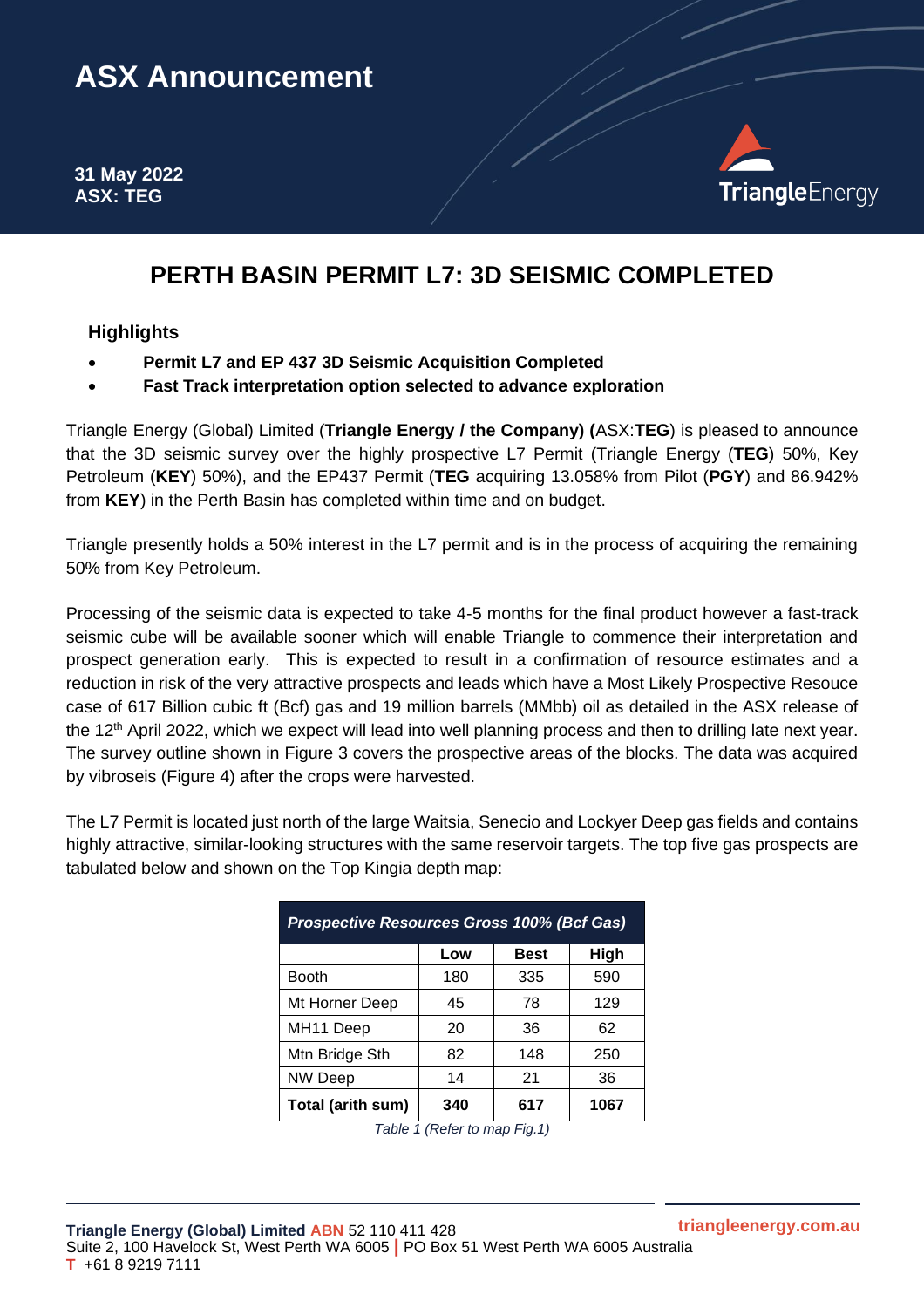



*Figure 1: Top Kingia Depth Map*

The top seven oil prospects are tabulated below and shown on the Base Kockatea depth map:

| <b>Prospective Resources Gross 100% (MMstb Oil)</b> |     |             |      |  |  |  |
|-----------------------------------------------------|-----|-------------|------|--|--|--|
|                                                     | Low | <b>Best</b> | High |  |  |  |
| Mount Horner 11 Updip                               | 0.6 | 2.2         | 7.4  |  |  |  |
| Arranoo Updip                                       | 0.7 | 1.8         | 3.4  |  |  |  |
| WhatNot                                             | 2.2 | 3.1         | 4.0  |  |  |  |
| Delilah Footwall                                    | 1.1 | 1.6         | 2.1  |  |  |  |
| Longhorn                                            | 2.9 | 4.2         | 5.5  |  |  |  |
| Hinkley A                                           | 2.9 | 4.2         | 5.5  |  |  |  |
| Hinkley B                                           | 1.5 | 2.1         | 2.7  |  |  |  |
| <b>Total (arithmetic sum)</b>                       | 12  | 19          | 31   |  |  |  |

| Table 2 (Refer to map Fig. 2) |  |  |
|-------------------------------|--|--|
|                               |  |  |

Note The estimated quantities of petroleum that may potentially be recovered by the application of a future development project relate to undiscovered accumulations. These estimates have both an associated risk of discovery and a risk to development. Further exploration appraisal and evaluation is required to determine the existence of a significant quantity of potentially moveable hydrocarbons. The estimates shown in this document are unrisked.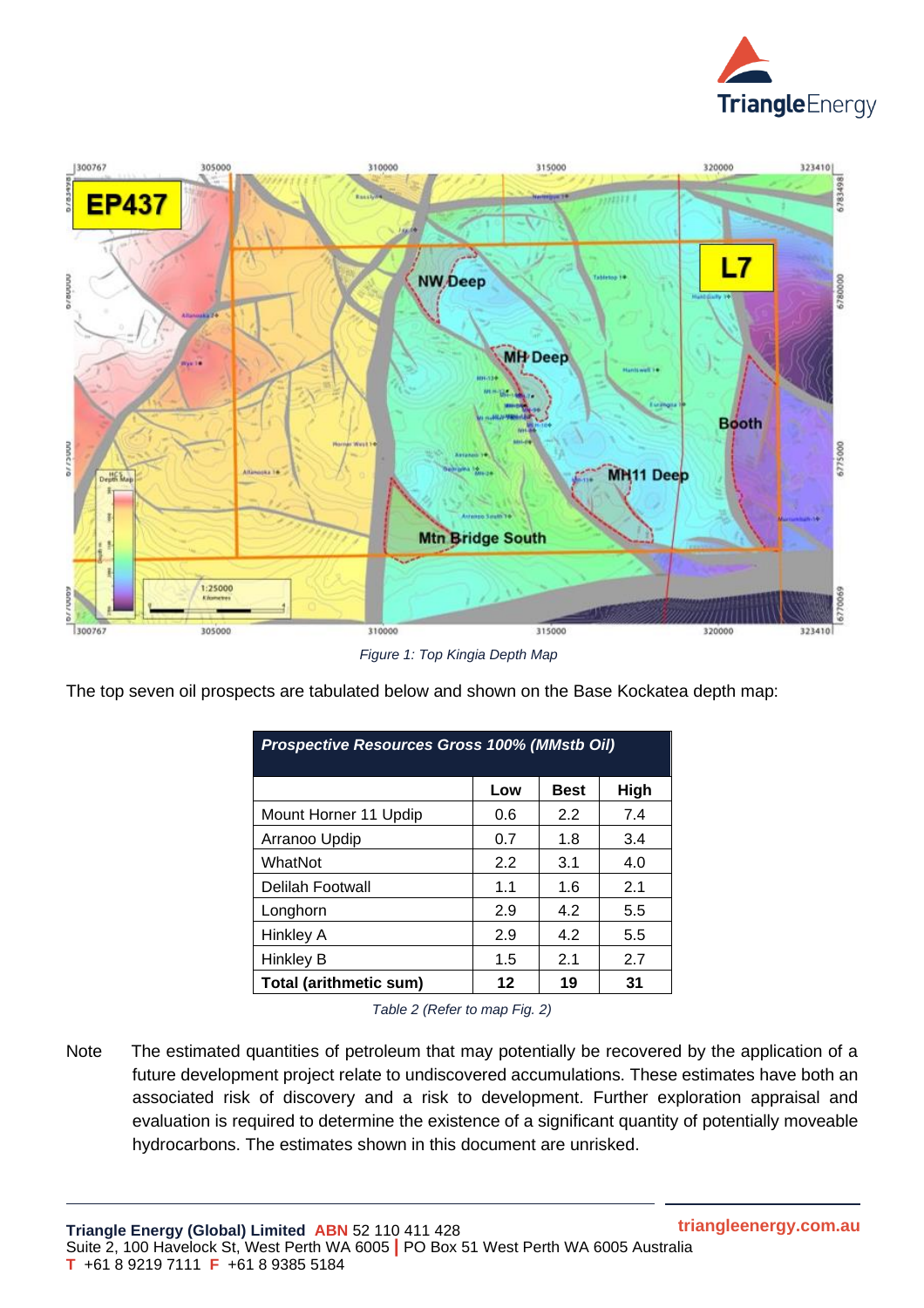



*Figure 2 Base Kockatea Shale Depth Map*



*Figure 3 L7 Seismic Survey Layout*

**triangleenergy.com.au**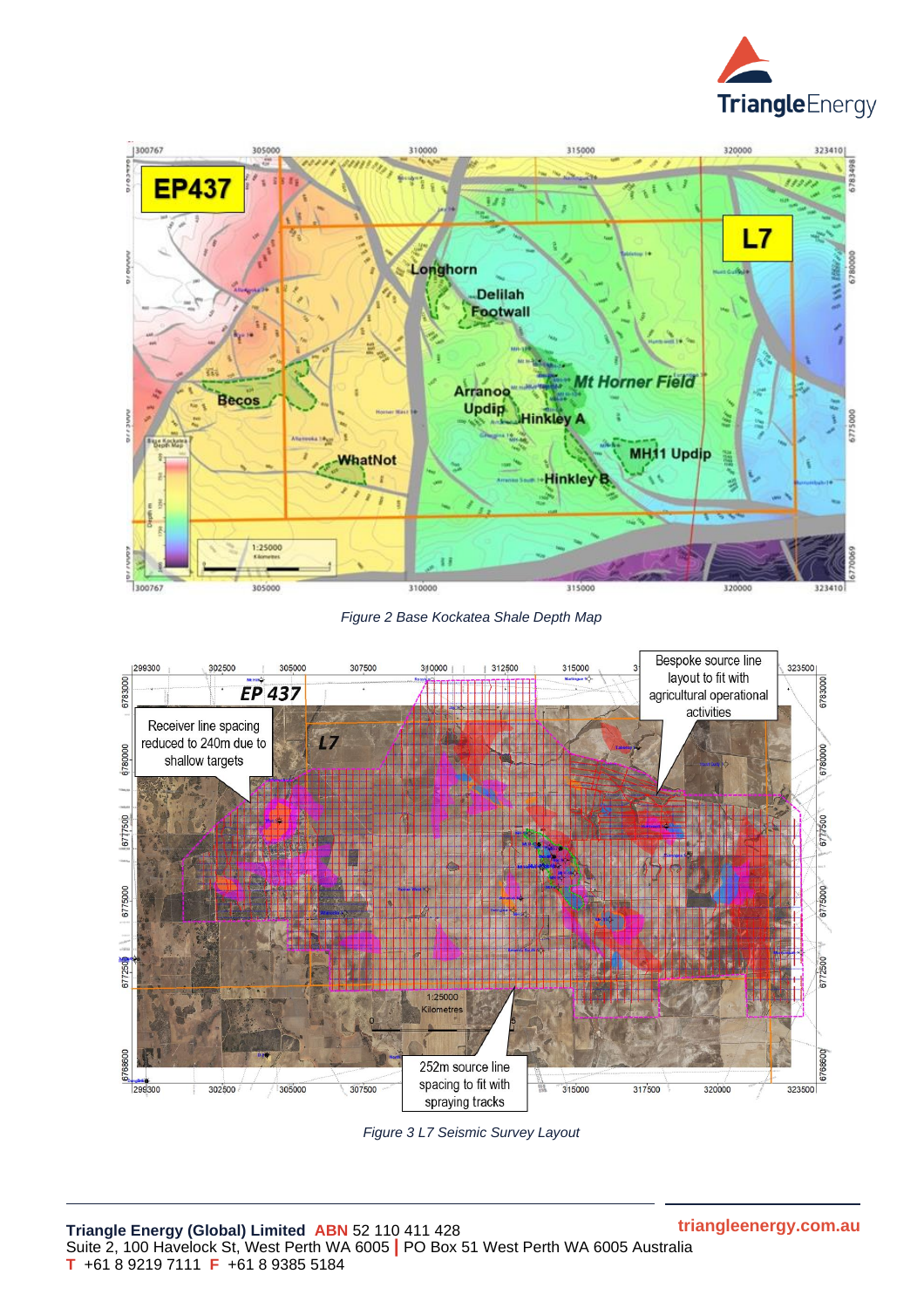



*Figure 4 A Vibroseis at work* 

**The Managing Director, Mr Conrad Todd said "** *I am pleased to report to shareholders that Triangle has completed the 3D seismic acquisition on the L7 and EP 437 Permits and that the seismic processing will commence very soon. This is a major step towards realizing the potential in this highly prospective block. Following completion of the Fast Track cube interpretation we will move quickly to the drill planning phase."*

**Authorised for Release by:** The Board of Directors

**ENDS**

**For more information Mr Conrad Todd** Managing Director E: ctodd@triangleenergy.com.au Ph: +61 8 9219 7111

**General Shareholder Enquiries** info@triangleenergy.com.au